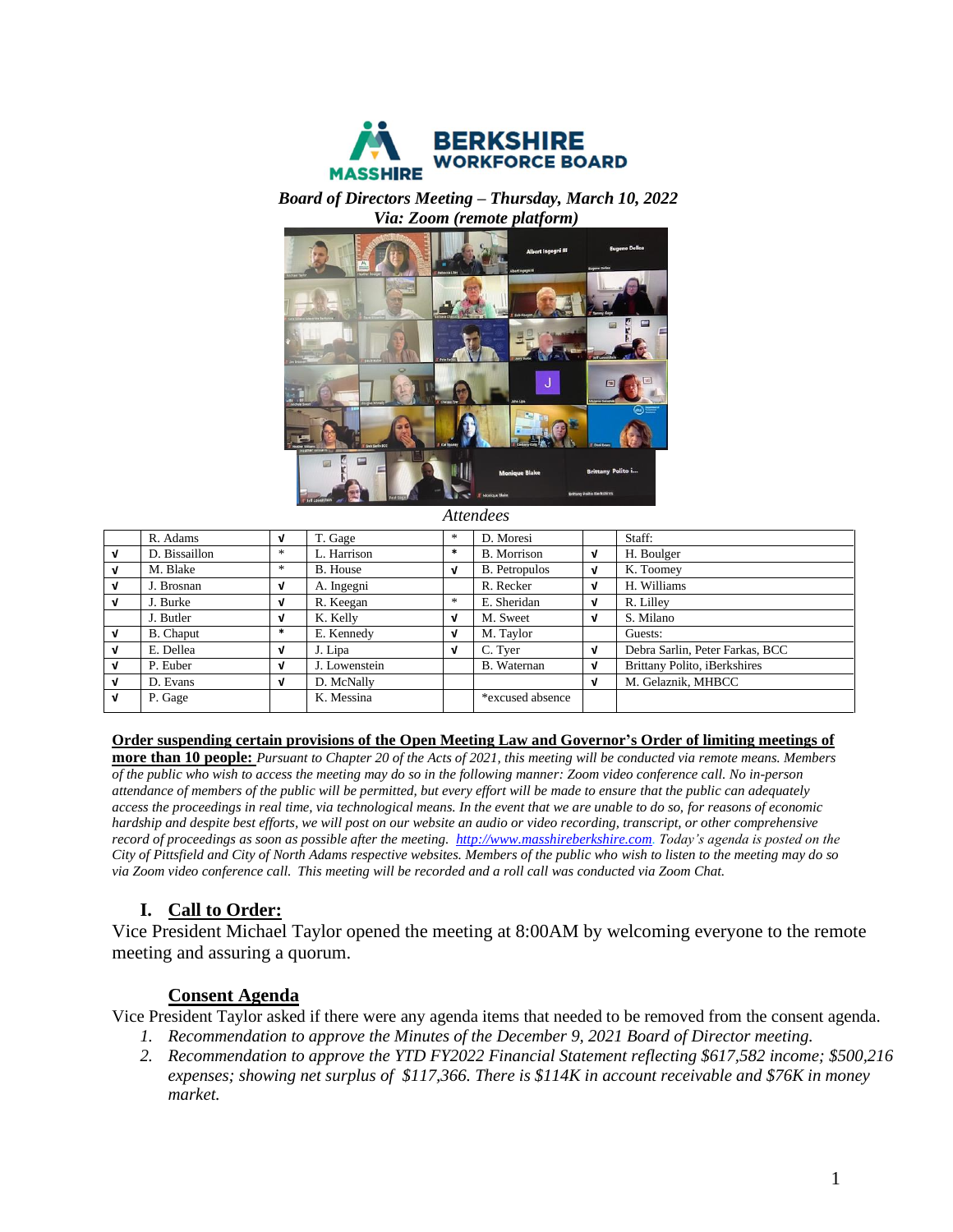- *3. Recommendation to approve the 1 program from Salem State Individual Training Account vendor.*
- *4. Recommendation to approve the MassHire Berkshire Career Center Report.*
- *5. Recommendation to approve the BWB Youth Director Report.*

*A motion was made by John Lipa to approve the consent agenda items, seconded by Jerry Burke, and the motion carried.* 

## **II. Announcements/Communications**

The Executive Director announced the following meetings:

- *Annual Board meeting – June 9th, 2022 at 8AM*
- *Executive Committee – May 11, 2022 at 8AM*
- *WIOA Partner – March at 1PM*
- *Youth Council – April 7th at 9AM*
- *Berkshire Skills Cabinet – May 17th at 11AM*
- *Evaluation Committee – May 19th at 8AM*
- *Workforce Board & Career Center Certification – April 11th -15th*
- *Market Maker Roadshow March/April*
- *MWA June 2/3 in the Berkshires*

Communications included new grants and upcoming funding opportunities:

Thank you letter from Berkshire Medical Center's Medical Assistant students for the training and support.

New Board Members were welcomed:

- ➢ Monique Blake, Human Resource Director, Miraval
- ➢ Michele Sweet, Human Resource Director, Berkshire Health Systems
- ➢ Paula Euber, Regional Director, MRC
- ➢ Kimberly Kelly, Community Director, Elder Services of Berkshire County

David Bissaillon welcomed new members and noted that as a fairly new Board member, he arranged a meeting with Melanie and Heather for a Career Center tour and overview. Heather suggested that the April Orientation be conducted at the Career Center.

### **III. New Business**

FY2023 Nominations Committee – On behalf of Committee Chair Kennedy, the Executive Director noted that nominations for FY23 offices are due by May 15<sup>th</sup>. A form will be forwarded for all board members to complete. Private sector leaders must serve in the President and one Vice President roles. New officers are welcome!

Career Center Policies – Melanie Gelaznik provided a summary for the requested changes to the Career Center Standard Operating Procedures.

- 1. Unemployment Insurance Walk In Services Career Center not receiving UI funding for FY22; requesting to change UI walk in services from 5 to 3 days a week (M, Tu, & Th from 8AM-12PM). Discussion ensued about access, eventual kiosks, and hearings being conducted via zoom. *A motion to approve was made by Jim Brosnan, seconded by Gene Dellea, and unanimously approved.*
- 2. Youth Funds for Incentive Payments Stipends are allowable costs under WIOA and the Career Center and youth can receive up to \$1500/year with proper documentation and justification. Discussion ensued and *a motion was made by Albert Ingegni to approved, seconded by Barb Chaput, and the motion carried.*

Melanie highlighted some Career Center activities including a new CDL training with the BRTA; on-spot interviews with companies; assisting with housing/transportation/childcare; the DCS Area Directo is retiring in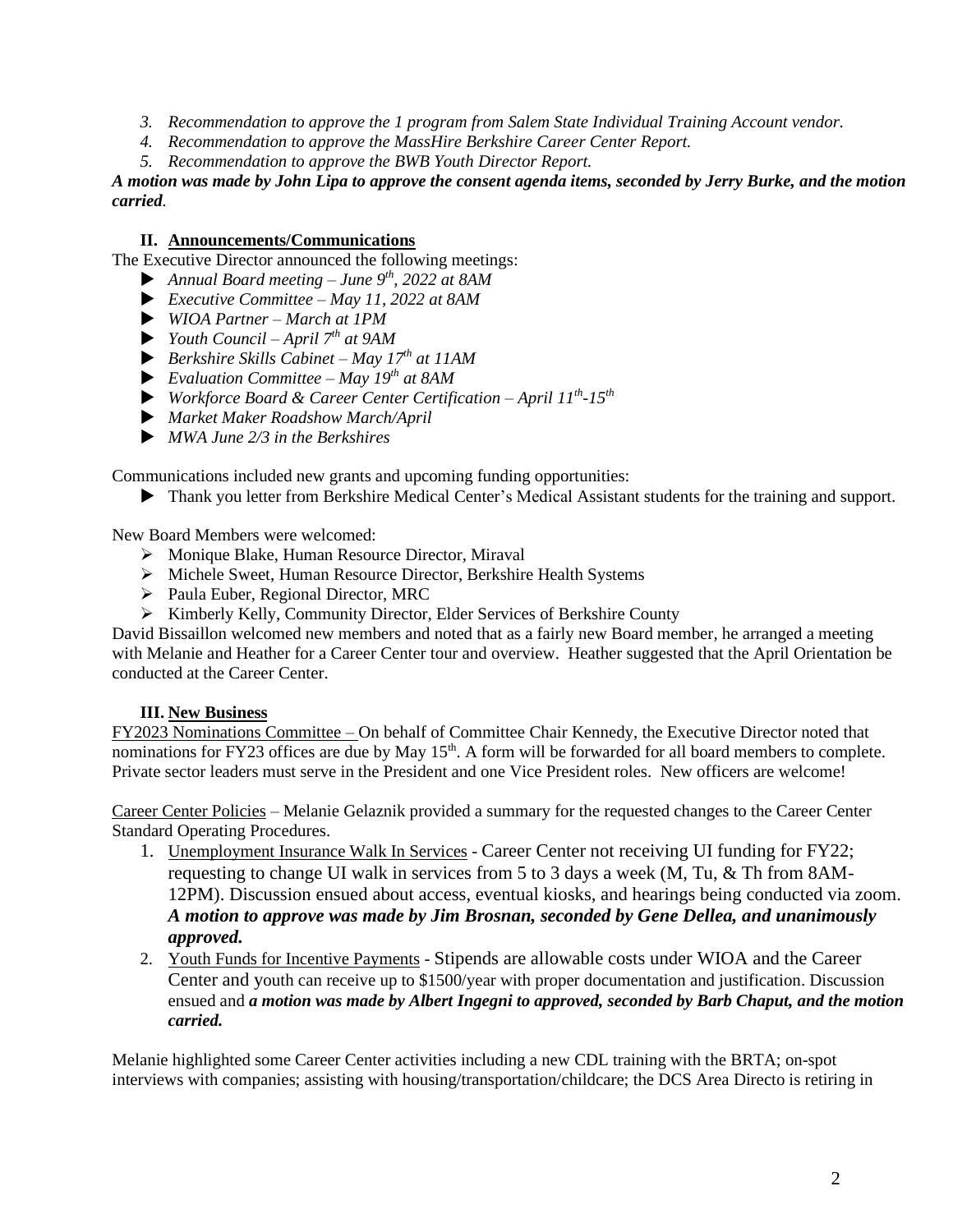April; Spring Job Fair on March 30<sup>th</sup> (virtual); collaborations with sector trainings; 2-3% increase in WIOA funding in FY23.

## **IV.Program Updates**

Executive Director report – Heather Boulger reported on activities since the December Board meeting. New staff include **Rebecca Lilley** as Office Executive and **Dick Alcombright** as PT Market Maker meeting with companies. Lauren has retired and Shannon moved on. Currently **recruiting for Manager of Industry Relations** and Training Coordinator.

Training- wrapped up **Workforce Competitive Trust Fund** grant 12/31 to train nursing assistants. The goal was to train 70 – we actually trained 60 (86%) during the pandemic with 45 completing; 15 receiving credentialling and 16 placed at \$16.90/hr. Working with Berkshire Healthcare Systems to establish a local testing site to get through the back log and recertification of current workers. The Executive Director is requesting to provide \$7500 to BHCS to assist in purchasing equipment/supplies for this to happen. BWB would provide "refresher workshops" to graduates to help them success when testing. *Jim Brosnan motioned to approve providing \$7500 to BCHS toward the nursing certification process. Seconded by Doug McNally, the motion carried. Albert Ingegni abstained*. Discussion ensued that BCC was also renovating the campus to provide an additional testing site for up to 10 students which hopefully will be established by summer.

- ➢ **Healthcare Hub** 2 Medical Assistant trainings (12 students completed in February; another 10 in May) and 4 new nursing assistant trainings with MCLA during summer/fall.
- ➢ **Hospitality/Culinary programs** BCC has 10 students in their fast track programming for supervisor; 10 in front desk agent program; 20 in their 24-weeks culinary program; and BWB funded 100 serve safe trainings.

Admin – Started a donations account to accept contributions in memory of individuals. The family of Phyllis Bona want donations in their mother's name to go to nursing assistant students. Legislative meetings have started with the Berkshire Delegation and Mayors.

**Youth Director Update** – Heather Williams highlighted **Connecting Activities** programs including:

- ➢ 222 Internships with 103 employers (61 paid; 66 TEM; 14 healthcare; 32 human services; 16 hospitality; 8 manufacturing 22 building trades; 60 education/childcare
- ➢ 19 Career Awareness Activities for 618 students with 19 employers
- ➢ 11 Career Exploration activities for 237 students with 10 employers
- $\triangleright$  Enhancing career readiness activities and college/career planning systems with Hoosac Valley, Central Berkshire, Mt. Greylock, and Southern Berkshire.
- $\triangleright$  Career Pathways for Lenox (healthcare & business/finance); Monument (advanced manufacturing and healthcare); additional pathways in auto tech/construction; horticulture, early childcare; building trades, computer science, business, art/design/ humanities; communications.
- ➢ High School Student Educational Internship Program (HSSEIP) DESE funded internships for 19 high school seniors for 10 hours/\$14.25/hr. Participating schools include: Lenox, Lee, Monument, Pittsfield, Mt. Everett, Hoosac Valley and Drury. Experiences in K-8 supporting and learning from teachers and schoolbased staff.

**Youth Works** – 1.North County School-Year YouthWorks program funded by First Congregational Church of Williamston for 8 youth for 90 hours/\$14.25/hr this winter/spring. 2.Pittsfield Year-Round YouthWorks Program funded by CommCorp for 14 youth ages 16-32 for career pathway training; work placements; 25-hrs work readiness, etc. 3. North County Summer YouthWorks – THANK YOU to BCCW, MountainOne, Barb Chaput, MCLA, Smith Bros. McAndrews Insurance & Adams Community Bank. BWB continues to seek funding for north and south county programming. Sponsor a youth for \$2500; hire a youth; or make a donation!

## **FY23 WIOA Youth procurement for In-School and Out-of-School Youth.**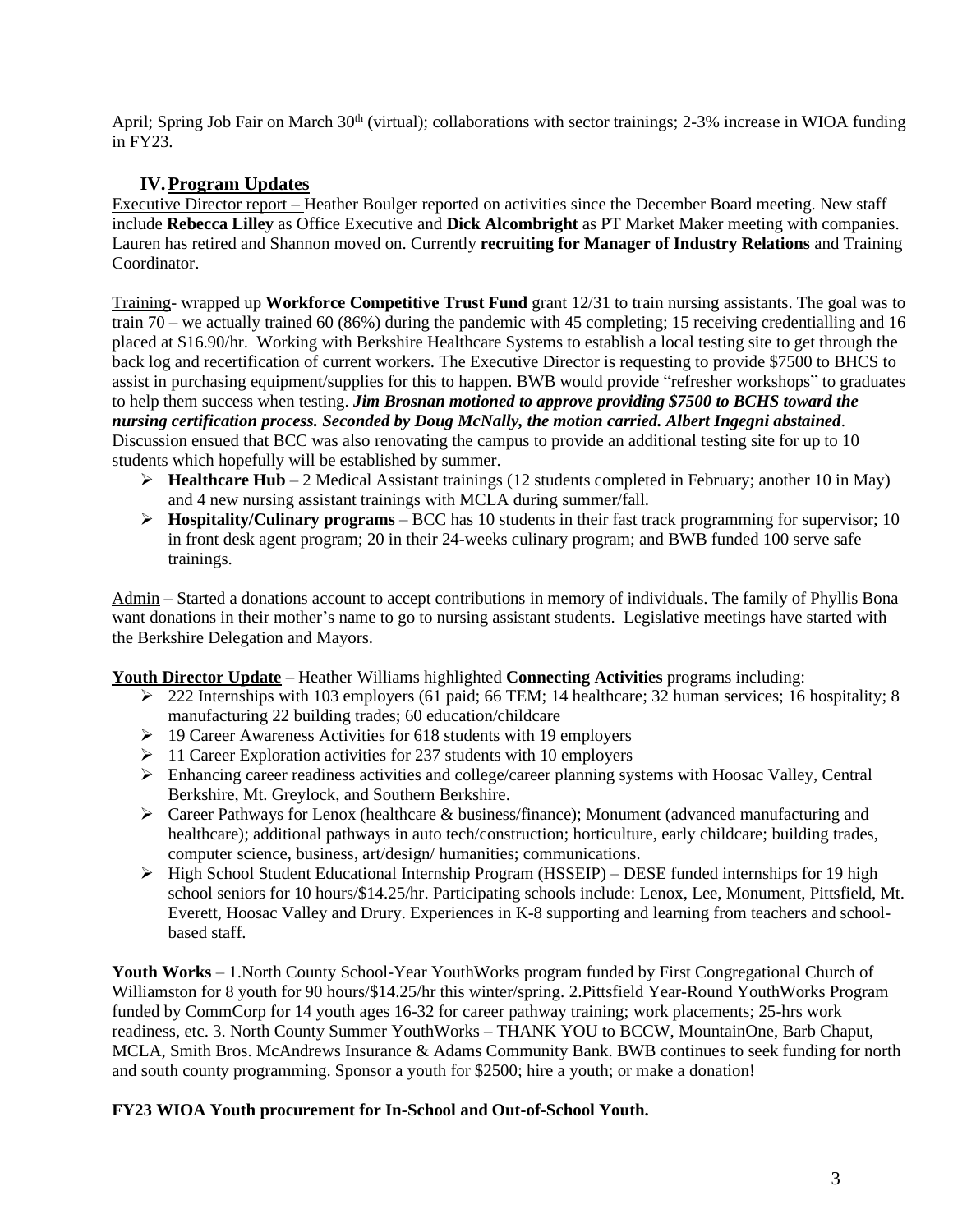## **Youth Council Request for Proposal Timeline**

*Issuance Date: Friday, February 25, 2022 Bidders Conference: Friday, March 11, 2022 at 10:00 a.m. / zoom Proposal Q & A deadline: Monday May 2, 2022 Proposals Due: Friday, May 6, 2022 at noon Evaluation Period: May 9 – May 20, 2022 (Review Team meet on Friday 5/27) Notice of Awards: by Monday, June 13, 2022 (Award approval at 6/9/22 BOD Mtg.)* Visit [www.MassHireBerkshire.com](http://www.masshireberkshire.com/) for the RFP or more information.

BWB Intern – Kat Toomey recognized the hard work and efforts of our high school intern Teagan from Lenox who started in November and is doing marketing/social media projects, labor market information research, produced an educator video; and is redesigning/updating our career trees. Here is the link to the video: <https://www.youtube.com/watch?v=3mtZO0nzN0M>

Manufacturing update – Sara Milano noted that MassTechnology has funded training in coordination with McCann Tech (Intro to Mfg for 5 trainees with 96 hours of instruction) and with BCC (online ToolingU for 7 participants for 30 hours of training). Currently recruiting for in-person welding and on-going enrollment with BCC's ToolingU. Also working with BIC for a digital manufacturing literacy training in Spring 2022. Promoting On-the-Job training opportunities for newly hired unemployed residents.

# **V. Strategic Plan FY22-26**

Board members reviewed and modified the mission statement, vision statement, diversity statement and 5-year strategic plan.

- Proposed Mission: *To develop partnerships, generate resources, and advocate for workforce solutions that result in a skilled workforce, prospering businesses, and equitable access to meaningful career pathways and quality employment for residents and youth.*
- Proposed Vision Statement: *Our vision is a thriving, inclusive, and resilient regional economy where businesses, residents and youth have equitable access to workforce development resources and to quality employment opportunities. We envision a better future for people, youth and businesses of Berkshire County through meaningful work and sustainable growth.*
- Proposed Diversity statement: *As a leader in workforce development, Berkshire Workforce Board is committed to having Diversity, Equity, and Inclusion embedded into the programs and services we offer, reflected in the people we impact and our workplace culture. Our vision of a society where upward economic mobility is possible for all – cannot be accomplished alone, but through the collective efforts and support of our staff, partners, board members and the communities in which we live and serve.*
- Proposed 5 strategic goals:
- *1. Catalyst for innovative workforce development & LMI*
- *2. Readiness of youth*
- *3. Align skills gap*
- *4. Success through evaluations and adherence to mandates*
- *5. Road to reemployment & recovery – strategies for businesses, job seekers and youth*

Discussion ensued *and a motion was made by Tammy Gage to approve the Strategic Plan, mission, vision and DEI statements. Seconded by Beth Petropulos, the motion carried.*

Board members and community leaders discussed workforce issues:

• Most companies/occupations are finding it challenging to find applicants at all levels.